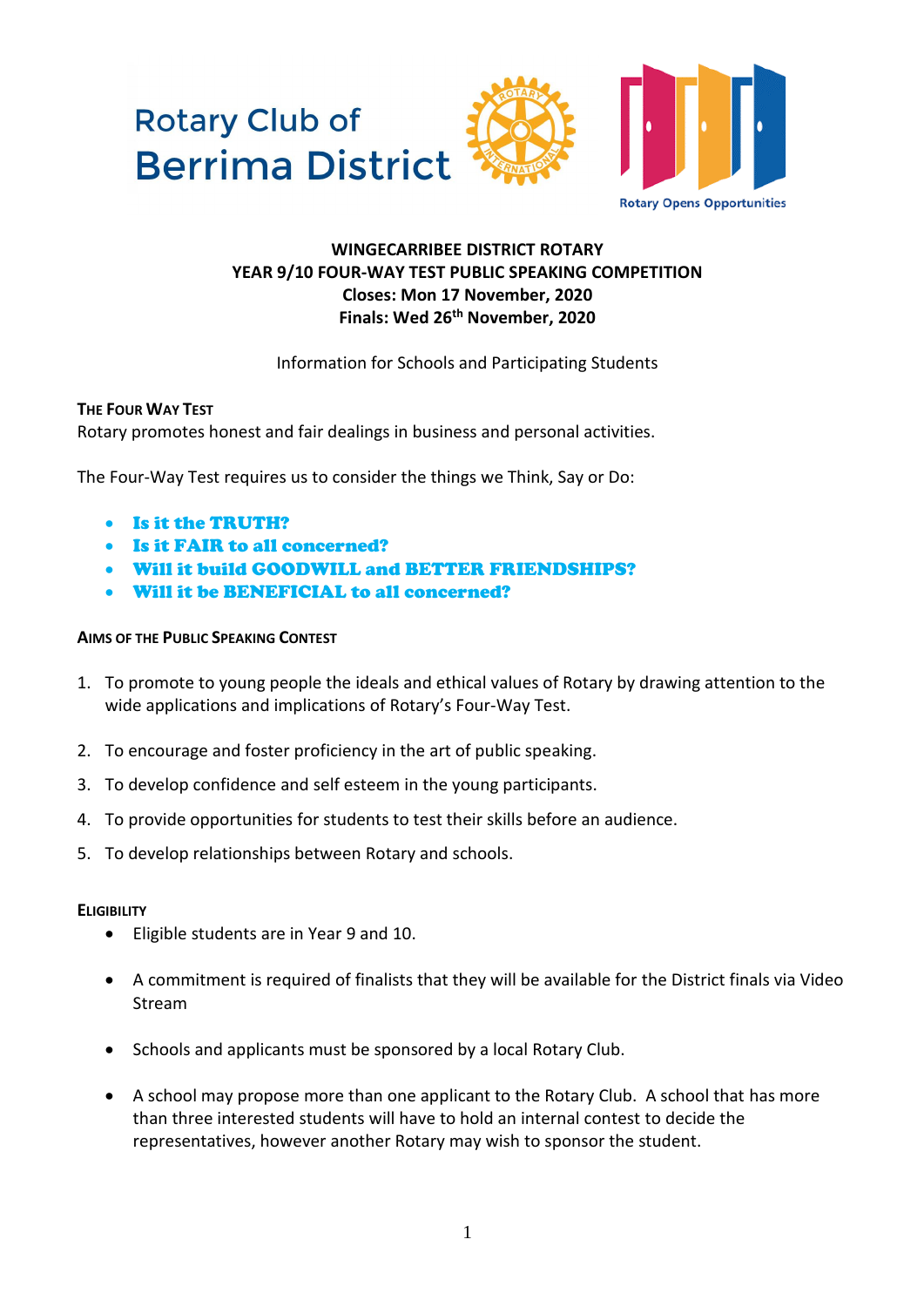# **Rotary Club of Berrima District**

• An application form must be completed and signed by the applicant, a parent and school representative.

**Rotary Opens Opportunities** 

## **TOPIC**

Participants may choose their own topic which they feel is current, interesting and important. The speech must be based on the application of all the elements of the Rotary Four Way Test. The theme must run clearly through the entire speech and not just be reserved for the concluding statements. Relevance of the speech to the Four-Way Test will be included in the assessment.

## **SPEECH LENGTH**

The duration of the speech should be no less than 5:30 minutes and no more than 6:30 minutes. Penalties will apply if time varies by more than 30 seconds.

#### **ADJUDICATION**

Local rounds will be adjudicated by Rotary members.

#### **ASSESSMENT**

Points will be awarded on the following basis:

| Impact on the content                      | 50 points |
|--------------------------------------------|-----------|
| Impact on the emotions                     | 50 points |
| Discussion of 4 ideals of the '4 Way Test' | 20 points |

## Impact of the content

| Material:    | Scope, accuracy, relevance, adequacy of substance especially reference<br>to the Four Way Test. |
|--------------|-------------------------------------------------------------------------------------------------|
| Arrangement: | Introduction, body, conclusion, construction, clarity                                           |
| Progression: | Cohesion, timing, logic, effective development of ideas                                         |
| Language:    | Rhythm, originality, appropriate use of humour.                                                 |

## Impact on the Emotions

| Visual impact: | Stance, natural movement, eye contact, openness               |
|----------------|---------------------------------------------------------------|
| Vocal Impact:  | Quality, clarity, tone, pause, pace, punctuation, personality |
| Empathy:       | Attitude, understanding, audience involvement.                |
| Appeal:        | Credible, entertaining, motivating, convincing                |

Palm cards are permitted but their use should not detract from the overall presentation. No other props are permitted. If presenting via video link background must be neutral and candidate must be standing.